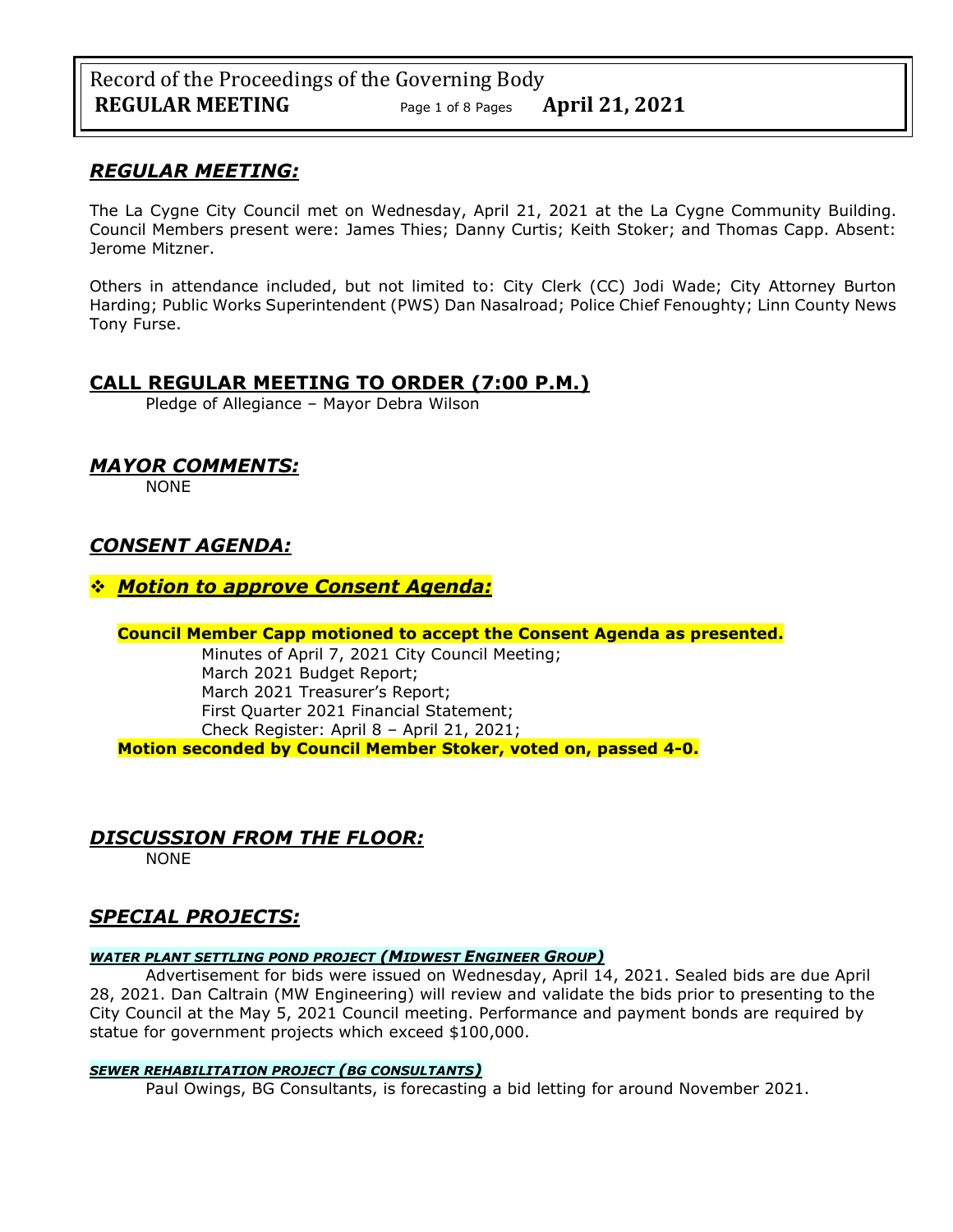# *SPECIAL PROJECTS CONTINUED:*

### *STREET PROJECT – KDOT CCLIP PROJECT AT KS HWY 152 AND INDUSTRIAL ROAD (BG CONSULTANTS)*

CC Wade reached out to Jason Hoskinson, BG Consultants, to perform a survey to identify the ROW and utility easements to the south of KS HWY 152 to assist with utility movement for gas and electric. Cost was NTE \$1,000. USDI has completed the bore under KS HWY 152 for the gas line. PWS Nasalroad handed out a single page drawing from BG Consultants showing what would be asphalt surface and what would be concrete surface. The plan is to continue traffic flow through the project location during construction.

### *SEWER LAGOON ANALYSIS: (BARTLETT & WEST)*

Bartlett & West came down to field check the existing sewer lagoons and sewer lift stations. We should have a total analysis of the current atmosphere and capacity of the existing sewer lagoons by April 29, 2021.

## *KDOT COST SHARE PROGRAM – 4TH STREET REPLACEMENT GRANT APPLICATION*

CC Wade with assistance from Paul Owings, BG Consultants, completed the application for the Spring 2021 Cost Share Program grant. Application was submitted on April 9, 2021. The grants will be awarded in May 2021. If project is awarded the tentative schedule is for a March 2022 bid letting.

# *REPORTS OF CITY OFFICERS:*

#### **CITY ATTORNEY –BURTON HARDING**

City Attorney Harding reviewed the following report:

- Municipal Court
- Phone calls and letters pertaining to Mike Hilton's rezoning application.
- Reviewed contracts and letters emailed from the City Clerk.

## **CHIEF OF POLICE – TINA FENOUGHTY**

## **11 Traffic Stops Conducted**

## **Citations issued since last meeting**

| Speed in School Zone | Revoked DL         |  |
|----------------------|--------------------|--|
| Stop Sign            | <b>Illegal Tag</b> |  |
| Expired DL           | No DL              |  |
| <b>Expired Tag</b>   | Speed              |  |
| Vicious Dog/RAL      | Equipment          |  |
| Seatbelt             | Suspended DL       |  |

## **Calls for Service / Reports – 04/06/2021 thru 04/20/2021**

| Civil Matter / Child Custody Standby - 1 |
|------------------------------------------|
|                                          |
|                                          |
|                                          |
|                                          |
|                                          |
|                                          |
|                                          |
|                                          |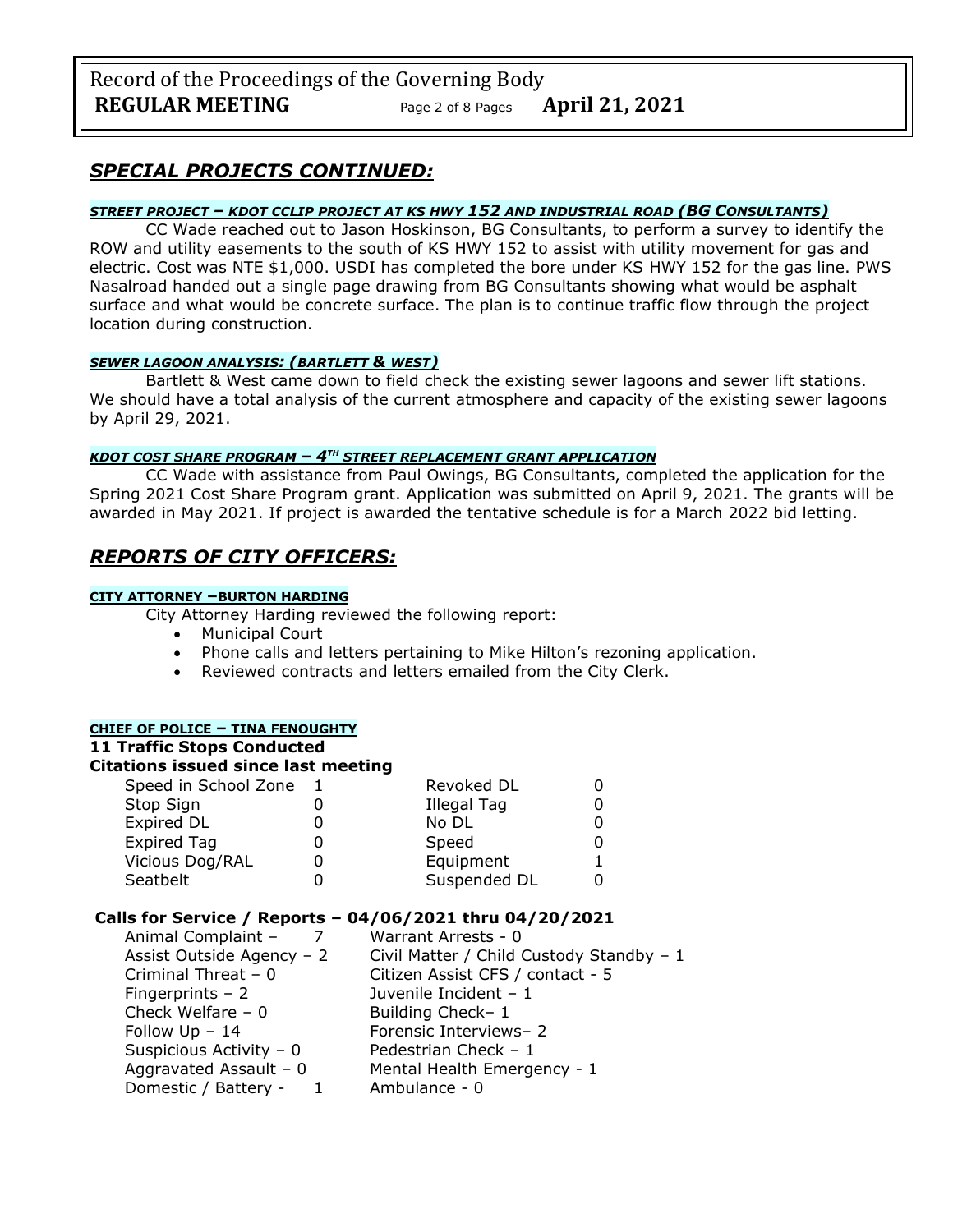## *REPORTS OF CITY OFFICERS CONTINUED:*

## **CHIEF OF POLICE – TINA FENOUGHTY**

### **Codes Enforcement**

Documented on other form.

#### **Animal Control VIN Inspections-** 2 completed

### **New Business**

Federal gun audit was completed. One violation was detected and has been corrected. Completion of Naloxone Policy (Narcan), Training and issuance of drug.

**Accrued Overtime for Department**: Accrued overtime for last pay period = 0 hours **Unfinished Business** -None at this time

## **1st Quarter Statistics**

### **ACTUAL CASE REPORTS**

| $2019 = 20 \text{ cases}$            |                    | (Chief West 301=5) (Corporal West=15)     |                                                                              |
|--------------------------------------|--------------------|-------------------------------------------|------------------------------------------------------------------------------|
| $2020 = 21 \text{ cases}$            | (Corporal West=21) |                                           |                                                                              |
| $2021 = 43 \text{ cases}$            |                    |                                           | (Corporal West=14) (Officer Haley=5) (Chief Fenoughty=24)                    |
| <b>STATUS TYPE CALLS - NO REPORT</b> |                    |                                           |                                                                              |
|                                      |                    |                                           |                                                                              |
| $2019 = 128$                         |                    | (Chief West=55) (Corporal West=78)        |                                                                              |
| $2020 = 93$                          | (Corporal West=93) |                                           |                                                                              |
| $2021 = 197$                         |                    |                                           | (Corporal West=74) (Officer Haley=69) (Chief Fenoughty=67)                   |
|                                      | (Officer Fox=9)    |                                           |                                                                              |
|                                      |                    |                                           | TRAFFIC STOPS ONLY (includes citations - verbal warnings - written warnings) |
|                                      |                    |                                           |                                                                              |
| $2019 = 39$                          |                    | (Chief West=9) (Corporal West=29) (305=2) |                                                                              |
|                                      |                    |                                           |                                                                              |

| 2020 = 21 | (Corporal West=21) |                                                            |
|-----------|--------------------|------------------------------------------------------------|
| 2021 = 78 |                    | (Corporal West=14) (Officer Haley=46) (Chief Fenoughty=16) |
|           | (Officer Fox=9)    |                                                            |

Mayor Wilson had received some compliments from patrons regarding their appreciation of the patrolling Corporal West has been doing throughout the neighborhoods and in the Community Park. Chief Fenoughty updated the Council on the exceptional progress Officer Fox was making at the Parttime Academy training. Council Member Capp inquired about the balance of time between the duties of police officer and codes enforcement officer for Officer Fox. Chief Fenoughty stated Officer Fox will continue to work a 50/50 split schedule between police duties and codes. Chief Fenoughty will be revising the work schedule of the officers once Officer Fox completes her field training time.

### **PUBLIC WORKS DEPARTMENT – PUBLIC WORKS SUPERINTENDENT (PWS) DAN NASALROAD**

#### Report from 4/7/2021 to 4/20/2021

# **Committee discussions**

## **Water and Gas:**

- Gas inspection will be April 28<sup>th</sup>.
- The bid process has started for the pre-sedimentation pond.
- Gas main relocation for the highway project has been 75% completed.

#### **Street:**

- Preliminary plans on two street projects.
- Cold patch has been ordered for street repairs.

## *REPORTS OF CITY OFFICERS CONTINUED:*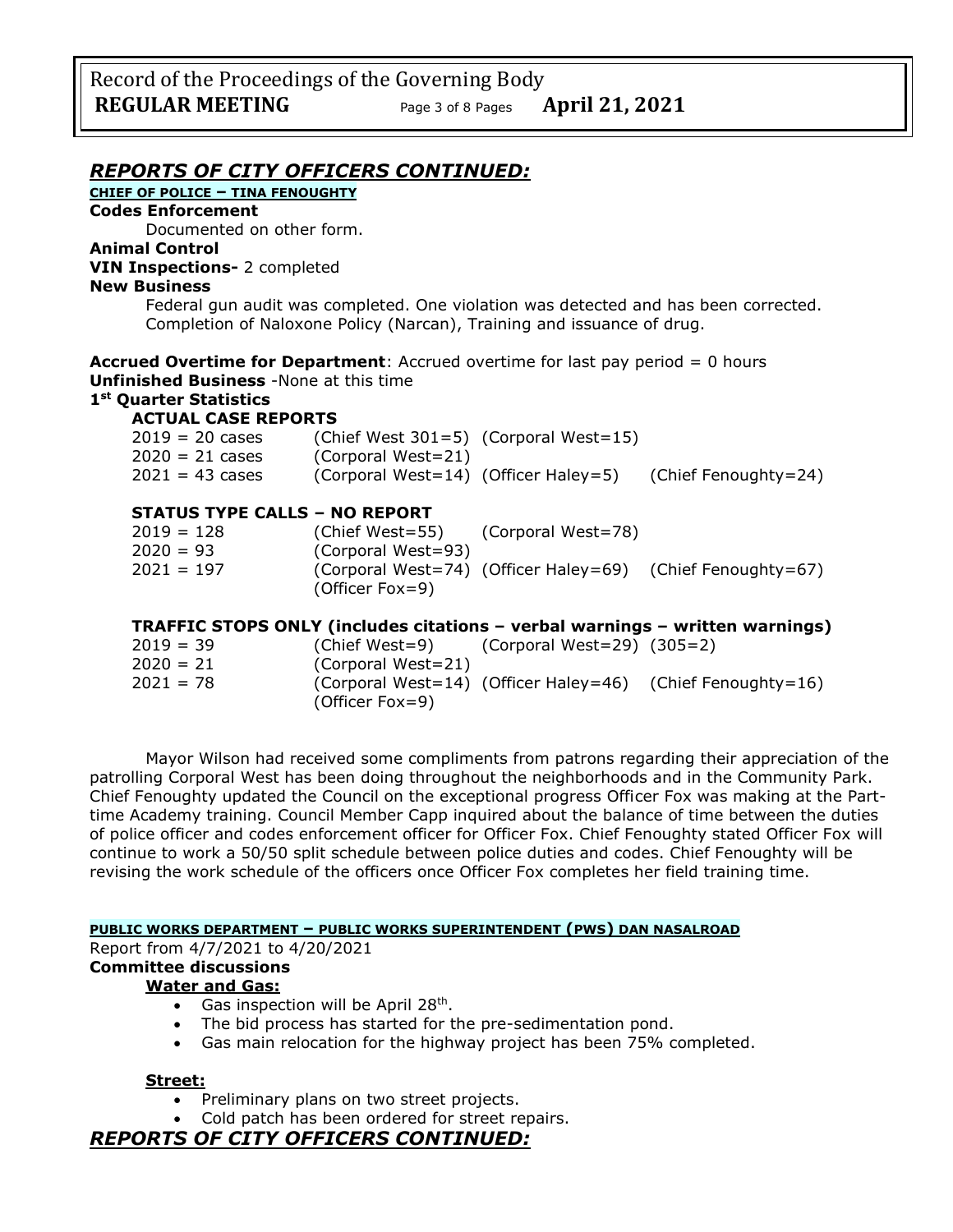#### **PUBLIC WORKS DEPARTMENT – PUBLIC WORKS SUPERINTENDENT (PWS) DAN NASALROAD**

#### **Sewer:**

- Met with Zach with Bartlett & West Engineering, we toured the lagoons and lift stations in preparation for final report.
- Lagoons have been sprayed and mowed.

#### **Park**:

Painted the shelter and playground equipment.

#### **Cemetery:**

• Mowing continues.

#### **FIRE DEPARTMENT – FIRE CHIEF DAN NASALROAD**

• We took Truck 3 out of service. This truck was on loan from the Kansas Forest Service and we are waiting for them to come and pick it up.

#### **CITY CLERK – JODI WADE**

Report from 4/8/2021 – 4/21/2021

### **City Clerk**

- Planning & Zoning Meeting on April 8, 2021.
- Completed KDOT Cost Share program application and submitted April 9, 2021.
- Contacted BG Consultants to have a survey done of the ROW along KS Hwy 152 and Industrial to show the new ROW in order to coordinate utility movement.
- Reviewed settling pond advertisement for bid and bid documents.
- Attended Chamber of Commerce meeting on April 14, 2021.
- Attended Public Building Commission meeting on April 15, 2021.
- Attended the virtual Municipal Finance Budget training on April 16, 2021.
- AUDIT April 19 through April 22.
- Preparing a PowerPoint presentation for the La Cygne Community Park board regarding budget and structure of the board.
- Preparing a PowerPoint presentation for the Planning & Zoning Workshop on April 29, 2021 at 6pm regarding the budget and structure of the commission and Board of zoning appeals.
- Preparing tutorial video regarding appraisals, assessed value, property tax, ad valorum and how they connect with the City Budget.
- Office Assistant Katie Russell is working on revising the Administrative Policy Book.
- City Treasurer Connie Gore prepared reports and assisted the Auditor with review of the reports.
- Kent Wade completed the electric work on the front counter and assisted with analysis of the electric outlets in the front of the City Hall.
- Assisted the La Cygne Park Board with getting the pool ready for the season.
- Attended the virtual meeting for the CDBG-CV3 grant.
- Will attend a virtual meeting on April 28, 2021 regarding the American Rescue Plan funding.

Overtime Hours for City Hall for the last pay period: 7.25 hours Jodi

# *COUNCIL COMMITTEE REPORTS:*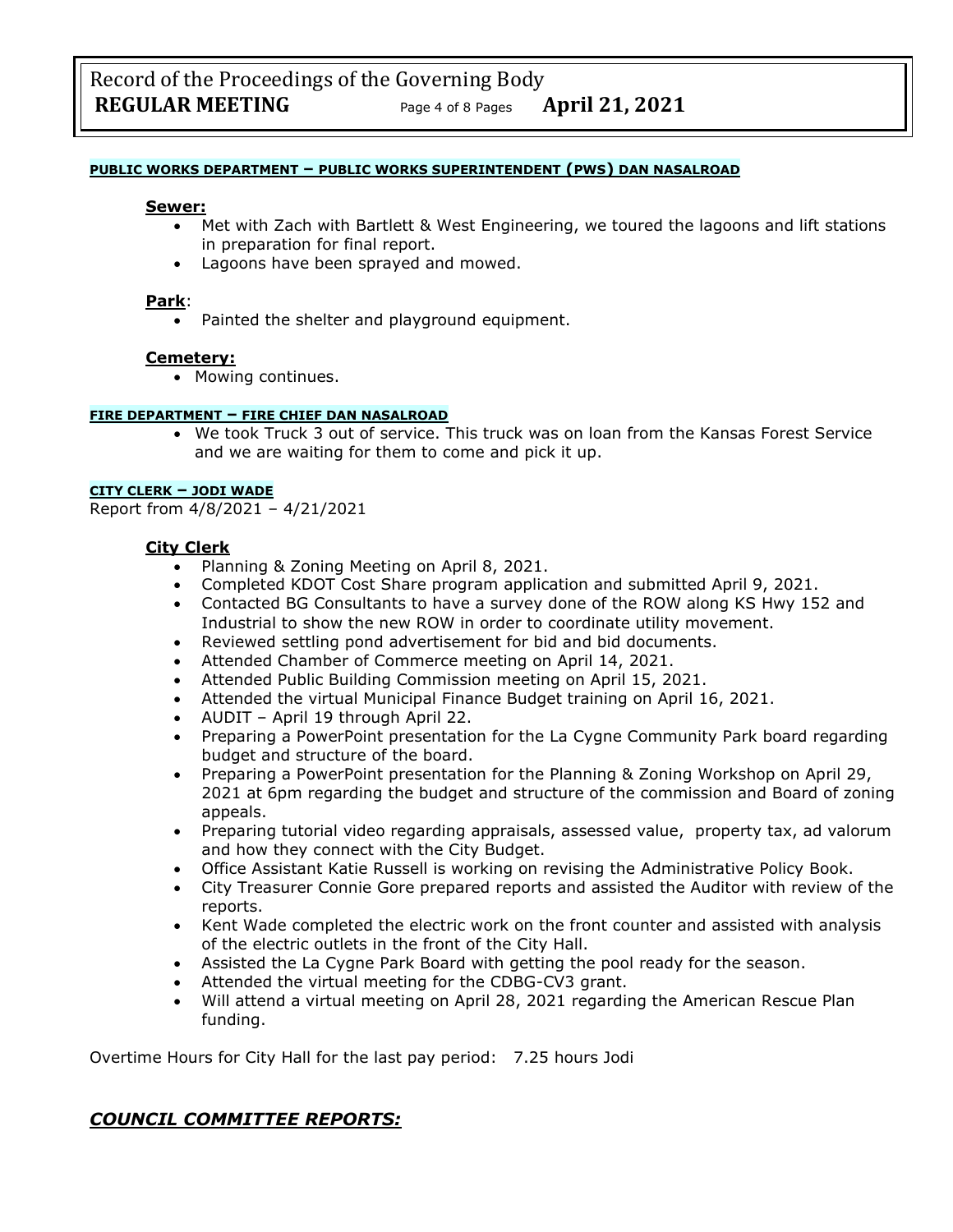### *WATER & GAS -*

• 2021 gas inspection of records from the 2020 calendar year and public awareness plan/records to be performed on April 28, 2021.

#### *STREET -*

- (Postponed until Fall 2021) RFP for Stormwater Master Planning.
- (In Committee review) La Cygne Library parking lot water pooling. Finkle Williams architects sent an email on April 7, 2021 containing comments from a Civil engineer.

#### *SEWER-NONE*

#### *PARK-*

Council Member Curtis stated the park board met and decided to open the swimming pool for the 2021 season and thanked Jodi Wade for assisting with getting the mechanics of the pool ready.

#### *CEMETERY –*

• (Postponed until January 2021) Chapter XI. Public property, Article 1. Cemetery regulations. Council Member Curtis and Council Member Capp met earlier tonight and reviewed the regulations. They have advised CC Wade to make copies of the draft for the Council to review.

#### *PUBLIC SAFETY –NONE*

#### *COMMUNITY BUILDING-*

• Public Building Commission met on April 15, 2021 to discuss the Community Building. Richard Zingre, Zingre Architects, did a walk-through of the Community Building and submitted a quote of NTE \$2940 to coordinate with the owner to develop a space, a preliminary design and cost estimate. CC Wade asked the Council which government body should work on this project (Public Building Commission, Planning & Zoning, or Council). CC Wade asked the Council to consider the pros/cons of keeping the Community Building vs. expanding the City Hall. Council Member Curtis suggested having a workshop with the Public Building Commission to review the survey they conducted and to discuss possible ideas. Council Member Capp suggested to wait until the Fall of 2021.

#### *EMPLOYEE RELATIONS & TRAINING –*

- (Postponed until Spring 2021) -Ethics/Public Service Training.
- CC Wade would like to meet with the Committee to review a few items in the Personnel Policies and Guidelines of the City of La Cygne. CC Wade will look at June or July calendar for some possible dates.

# *SPECIAL COMMITTEE REPORTS:*

## *EMERGENCY MANAGEMENT -NONE SWANFEST COMMITTEE –*

July  $17<sup>th</sup>$  is the tentative date. If no volunteers step forward to help with the event, then it may not occur. At this time, Rick James has volunteered to do the Parade, City Hall volunteered to handle vendor applications, Sylvia Brooks has volunteered to plan a few games for children. Lindsay Jaccard will reach out on facebook and website to see if any clubs, sport teams, churches, organizations or businesses have interest in setting up and operating any activities or events for Swanfest.

*SPECIAL COMMITTEE REPORTS CONTINUED:*

*LA CYGNE COMMUNITY PARK BOARD -NONE*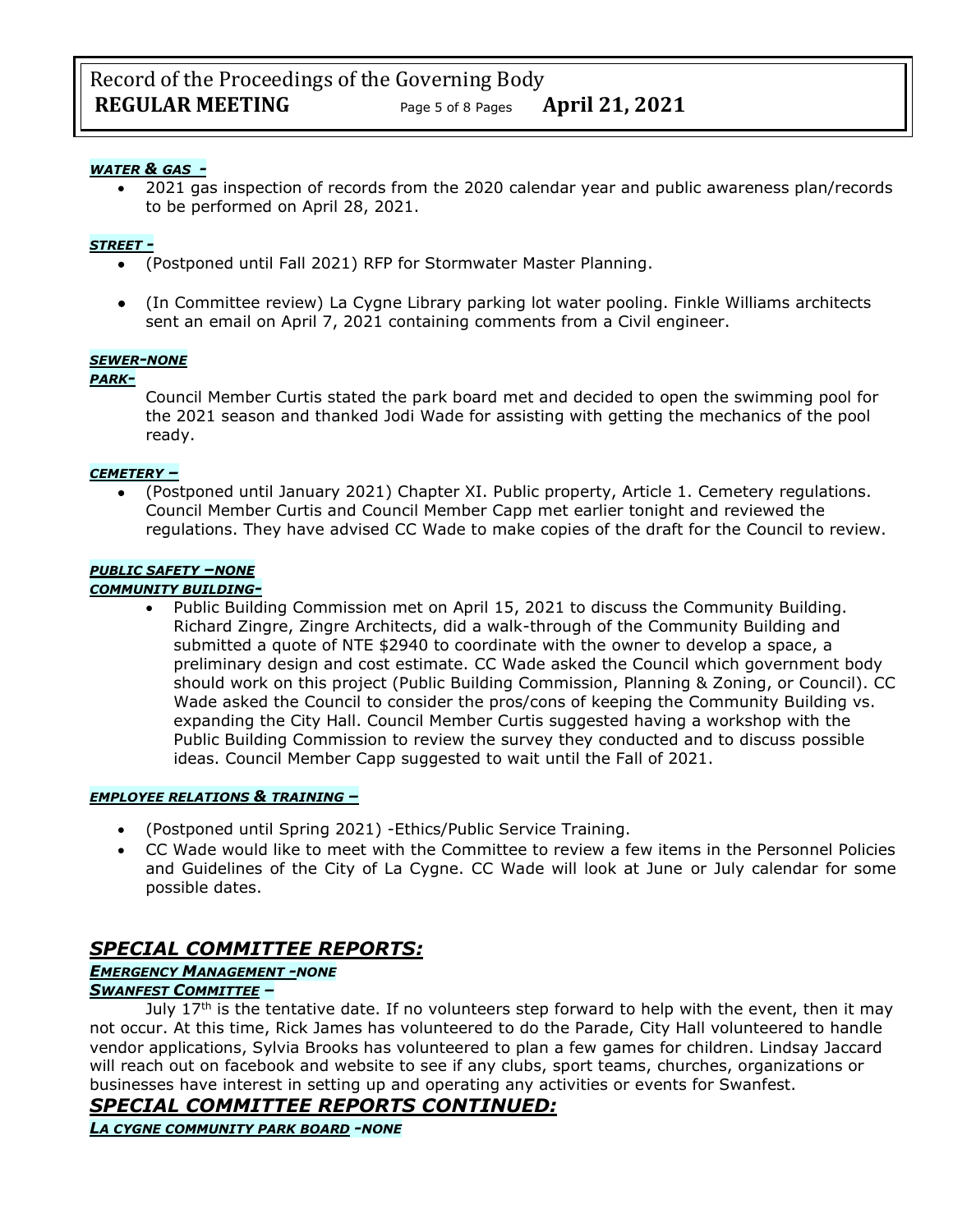### *PLANNING & ZONING COMMISSION (PZC) -*

• Workshop scheduled for the City Council and Planning & Zoning on Thursday, April 29, at 6pm.

# *UNFINISHED BUSINESS:*

#### **ORDINANCE NO. ANNEXING LAND TO THE CITY OF LA CYGNE, KS – TABLED UNTIL MAY 5, 2021 MEETING.**

### **RESOLUTION NO. 02-17 REGARDING MAINTENANCE OF STREETS WITHIN THE LINN COUNTY INDUSTRIAL PARK, LA CYGNE, KS. TABLED UNTIL MAY 5, 2021 MEETING.**

#### **WATER CONSERVATION PLAN**

Tabled until summer 2021.

## *NEW BUSINESS:*

#### **ORDINANCE NO.\_\_\_ AMENDING THE ZONING MAP OF THE CITY OF LA CYGNE, KS BY APPROVAL OF A CONDITIONAL USE PERMIT TO ESTABLISH AN EVENT VENUE LOCATED AT 410 W. GRAND AVENUE AND 417 W. GRAND AVENUE.**

Ordinance No. \_\_\_ amending the zoning map of the City of La Cygne, Kansas by approval of a conditional use permit to establish an event venue located at 410 W. Grand Avenue and 417 W. Grand Avenue currently zoned "C-2" (General Commercial District). City Attorney Harding inquired if all of the addresses would be posted at both entrances or is only one used for location identification. CC Wade will advise the owner to post all three addresses for 911 purposes. City Attorney Harding asked if the "5 disturbances as defined by LEO/Codes enforcement" was in a month or year or other. CC Wade indicated the CUP had to be renewed annually so it would be in a year time.

## ❖ *Motion*

**Council Member Curtis motioned approve Ordinance No. 1485 amending the zoning map of the City of La Cygne, Kansas by approval of a conditional use permit to establish an event venue located at 410 W. Grand Avenue and 417 W. Grand Avenue currently zoned "C-2" (General Commercial District). Motion seconded by Council Member Capp voted on, passed 4-0.**

#### **BUDGET WORKSHOP**

Budget Workshop: CC Wade has one more budget training on May 11, 2021. CC Wade would like to schedule a Budget workshop with the Council. With the approval of SB13, which removed the tax lid and implemented the revenue neutral tax rate, there will be a change in the budget process. Would May 26, 2021 work? Council Member Capp suggested June 16, 2021 at 6pm and the Council concurred.

# *EXECUTIVE SESSION:*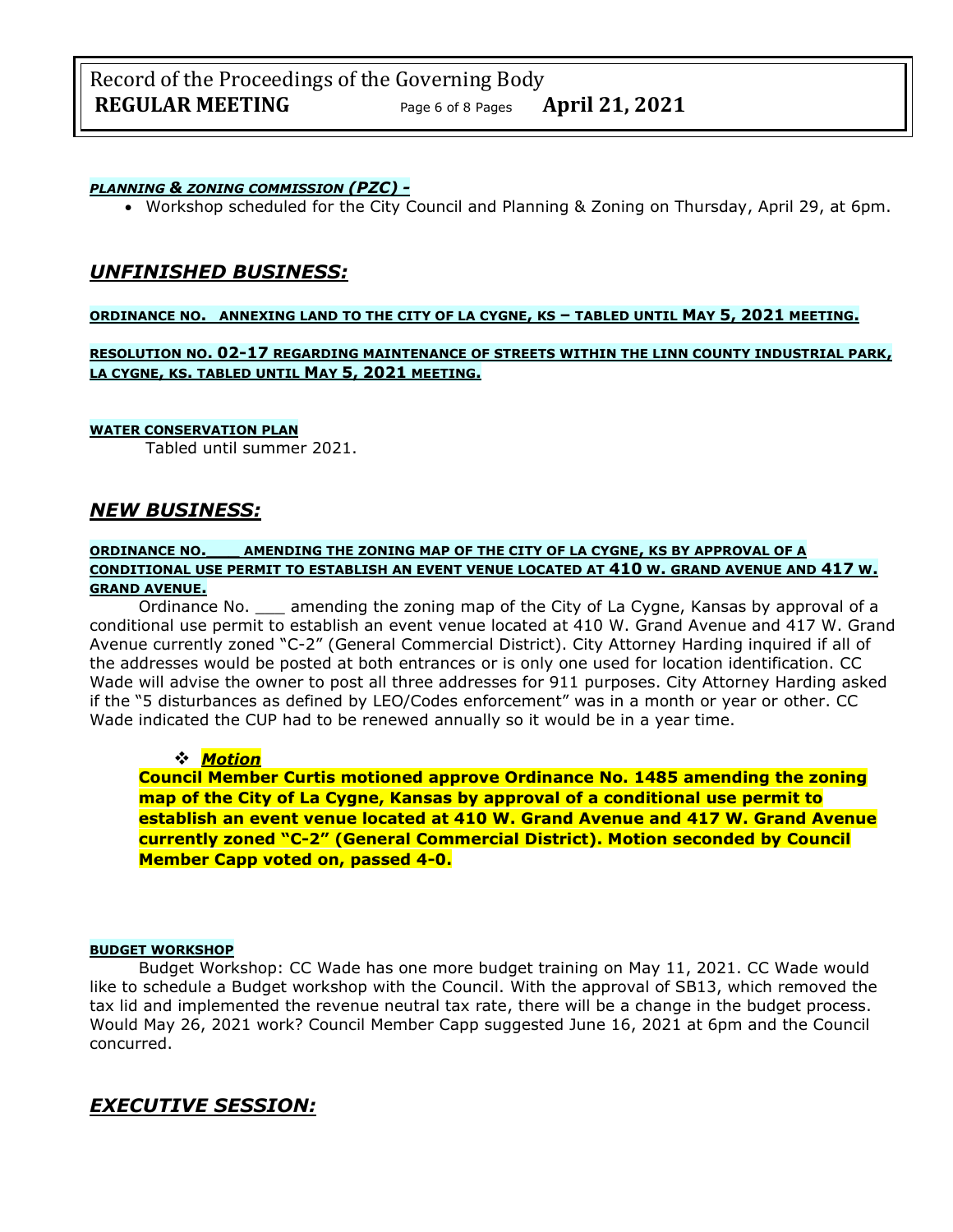## ❖ *Motion*

**Council Member Stoker motioned to go in to executive session for 5-minutes for nonelected personnel matter exception for an individual employee's performance and will return to the Council table at 8:00pm. Motion seconded by Council Member Capp voted on, passed 4-0. 7:55pm**

Others in attendance included, but not limited to: CC Wade

## *OPEN SESSION RESUMED AT 8:00pm:*

## ❖ *Motion*

**Council Member Capp motioned to go in to executive session for 5-minutes for nonelected personnel matter exception for an individual employee's performance and will return to the Council table at 8:05pm. Motion seconded by Council Member Stoker voted on, passed 4-0. 8:00pm** 

Others in attendance included, but not limited to: CC Wade

## **OTHER BUSINESS:**

a] Election packets are available at the La Cygne City Hall. The City of La Cygne has (3) Council seats up for election. Packets must be filed to the County Clerk and filing fee of \$20 paid by June 1, 2021 at noon.

## **NOTES AND COMMUNICATIONS TO COUNCIL:**

a] May 1, 2021 – City Wide Garage Sales;

b] May 6, 2021 – Prayer Breakfast at 7am at the La Cygne Library;

c] May 6, 2021 – "Aging Expo" Watch Party from 1 to 4pm at the La Cygne Library;

d] May 8, 2021 – City Wide Clean-up Day

e] May 29, 2021 – La Cygne Rural Alumni

f] May 30, 2021 – Museum Annual Lunch

g] May 31, 2021 – Memorial Day Ceremony

## **602 N. 5TH STREET CONDEMNATION**

City Attorney Harding advised the Council he had been contacted about the house located at 602 N.  $5<sup>th</sup>$  Street which was recently condemned at the last Council meeting. The individual is interested in the property and willing to endure the cost for removal of the existing building. Council Members also had heard from a couple other patrons regarding the property. Discussion was held regarding some options the City would have if the property is deeded to the City. City Attorney Harding reviewed selling/bidding procedures for the property.

# **ADJOURNMENT:**

## ❖ *Motion*

**Council Member Capp moved to adjourn the meeting. Motion seconded by Council Member Stoker, voted on, passed 4-0. Time 8:12pm.**